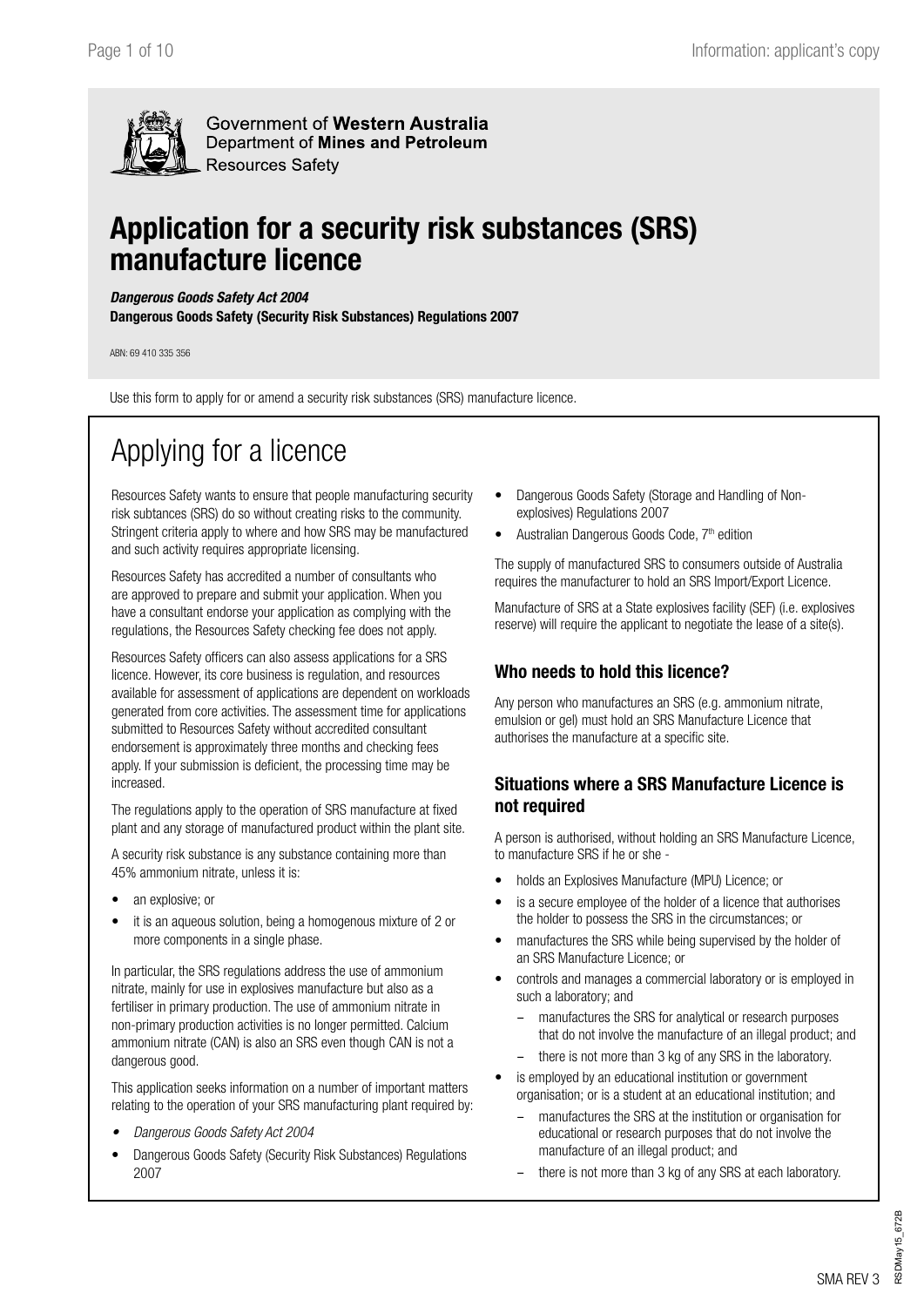#### General requirements

The SRS Manufacture Licence is issued for 5 years and is site specific.

Licences can only be granted to an individual, body corporate or a partnership. Where the application is from an individual, a licence will only be issued if certain eligibility requirements are met and the Chief Officer is satisfied the applicant:

- is 18 years of age or over:
- holds a current WA Dangeroud Goods Security Card (DGSC);
- can demonstrate the conduct of a business that involves the manufacture of SRS; and
- has developed and can apply a security plan.

#### Manufacturing plants and sites

The manufacture of SRS must be undertaken at a fixed plant with access to associated storage facilities if required. These licences are site specific and only allow manufacture of the SRS described on the licence. The licence may allow for storage of manufactured product within the plant perimeter with all excess product stored in complying magazines located away from the plant.

Any company that has several manufacturing sites around the State will need a separate licence for each.

#### Supervised and unsupervised access – what does this mean?

For the purpose of the regulations an individual is *supervised* by another person while he or she has access to an explosive if at the time he or she:

- is in the presence of the other person; or
- is in place where any handling or removal of SRS is controlled by the other person.

A licence holder may authorise a person to have access to the SRS in the licence holder's possession. If the access is supervised or in a controlled environment there is no specific need for the person to have a security clearance. Such matters would need to be detailed in the security plan.

If access to the explosives is to be unsupervised the person must possess a security clearance and be authorised by the licence holder as a secure nominee.

## Secure nominees

Holders of SRS licences may authorise persons to have unsupervised access to explosives in the course of their duties providing:

- the person has a security clearance; and
- the licence holder is satisfied the person is suitably trained to safely handle any explosive that the person will have unsupervised access to.

Persons authorised are deemed to be 'secure nominees' and the licence holder is required to maintain written records of all secure nominees including when authorisations were granted or cancelled.

Persons who are not secure nominees are not permitted to have unsupervised access to SRS.

## Supply of SRS

The holder of a SRS Manufacture Licence is authorised, without holding a SRSSupply Licence, to supply / sell SRS to customers.

## Major hazard facilities (MHF)

Special provisions apply in respect to a dangerous goods site that, under the Dangerous Goods Safety (Major Hazard Facilities) Regulations 2007, is an MHF. For such premises, the Chief Officer may refuse to decide an application for a SRS Manufacture Licence until such time as a safety report for the site is approved.

Where an MHF status is applied, the standard licence fees for an Explosives Manufacture Licence are replaced with a range of MHF fees that must be paid in annual instalments. Specific details on MHF fees are described in a schedule on the Resources Safety website.

## Reference material

Further information can be found at:

- *• Dangerous Goods Safety Act 2004*
- Dangerous Goods Safety (Explosives) Regulations 2007
- Dangerous Goods Safety (Major Hazard Facilities) Regulations 2007
- Dangerous Goods Safety (Security Risk Substances) Regulations 2007
- Dangerous Goods Safety (Storage and Handling of Nonexplosives) Regulations 2007

(download of the Act and regulations are available free on the State Law Publisher's website at www.slp.wa.gov.au)

- Australian Dangerous Goods Code, 7<sup>th</sup> edition
- Australian Explosives Code, 3rd edition

(available from www.canprint.com.au or CanPrint. Phone: 1300 889 873)

- Schedule of fees and charges
- Application for a Dangerous Goods Site Licence
- Application for an Explosives/SRS Import/Export Licence
- Dangerous Goods Safety information sheet overview of SRS regulations

(available from the Resources Safety website at www.dmp.wa.gov.au/ResourcesSafety)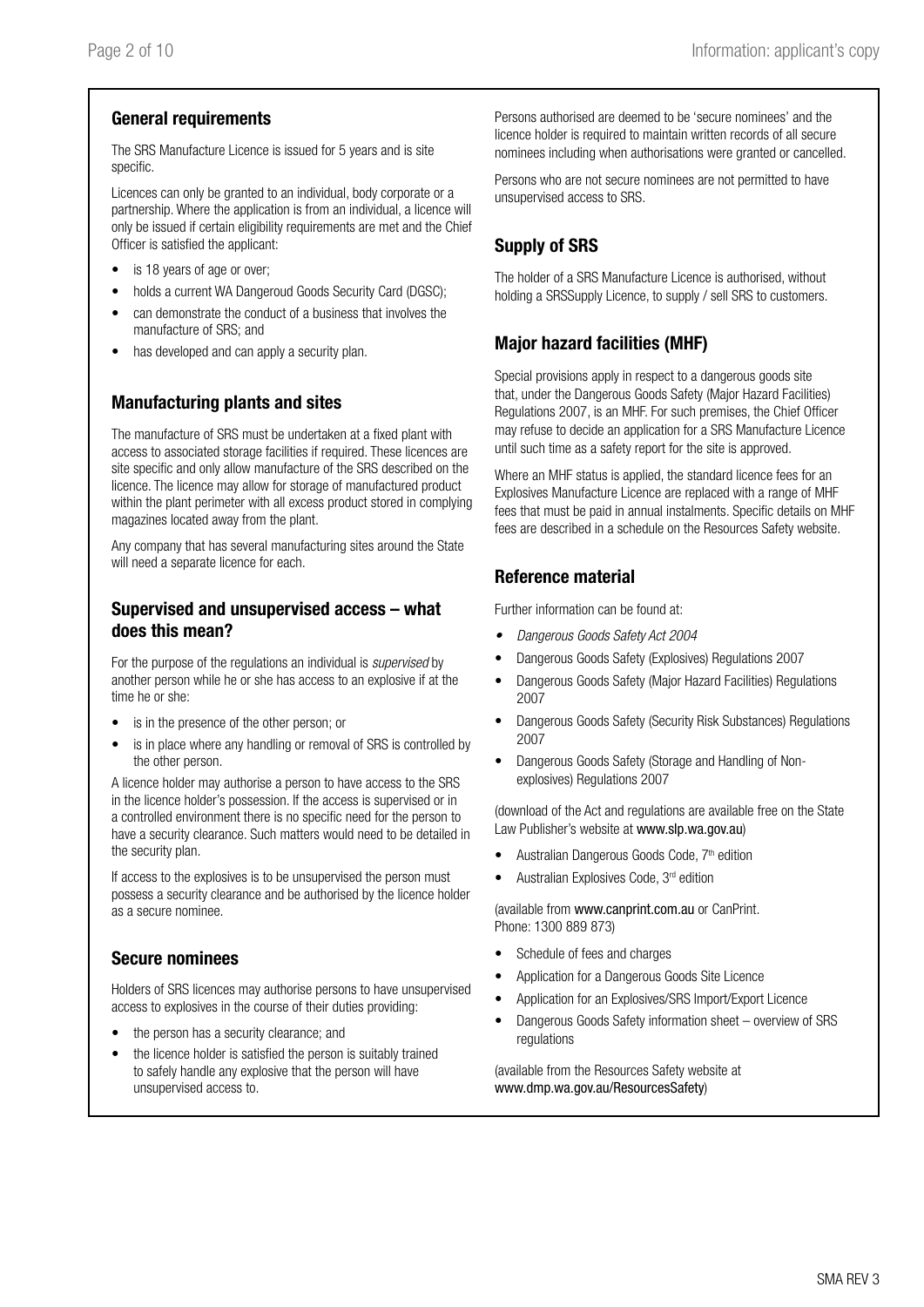## Applicant details

Licences can only be granted to an individual, a body corporate or a partnership.

An application for an individual must include a copy of the applicant's current motor driver's licence for proof of identity.

An application from a body corporate must be in the name as described on the certificate of incorporation, and the original certified copy of the certificate is to be provided with the application.

The following are also recognised as corporate bodies:

- Federal or State Government Departments
- Local Government authorities (Cities, Towns, Shires)
- Some semi-government organisations (e.g. Water Corporation, Western Power)

Where an unincorporated body owns / operates / leases premises or a site, or undertakes an activity (and does not wish, or is not eligible, to become incorporated (i.e. small businesses, associations, etc.) an eligible individual must be nominated to be the applicant.

An application from a partnership must include:

- the original certified copy of evidence of the partnership; and
- a statutory declaration from each partner stating:

## Security clearances

It is a requirement that explosives related licence holders and people with unsupervised access to explosives or security risk substances possess a security clearance (and where necessary be a secure nominee of the licence holder). Key features of the assessment process are identity checks to confirm the status of applicants as well as national criminal history record checks including an ASIO clearance.

As a means of proof of a valid security clearance, individuals will be issued with a photographic security card valid for 5 years, and it will be subject to renewal. The security card will allow portability of the security clearance between employers.

Individuals who wish to apply for a SRS Manufacture Licence must first obtain a WA Dangerous Goods Security Card. Details are available on the Resources Safety website and application forms can be obtained from and lodged at participating post offices in Australia.

A SRS Manufacture Licence held by an individual is only valid while the security clearance of the individual remains current.

- − the name of the partnership
- the name, home address and contact details of all partners; and
- − business in which the partnership is engaged.

The licence will be granted in the name of the partnership.

Applications may be received in respect to premises that are operating under a trust. The licence cannot be granted to a trust, but can be granted to, as an example, '*The trustees of the ABC Trust*'. Applications from trusts must include:

- the original certified copy of a document which states the name of trust; and
- the name, home address and contact details of at least one of the trustees. If the nominated trustee is a body corporate or partnership, the documents required are the same as advised above for such entities.

Licences cannot be granted to business names or trading names.

Please ensure that a contact number is provided in case the Departmental assessor needs to clarify matters or seek additional information. A residential business is mandatory and may be supplemented with a post office address.

## Recognised security clearances

Western Australian explosives regulations recognise current explosives and Security Sensitive Ammonium Nitrate (SSAN) licences / permits issued by another State / Territory of Australia as being valid security clearances in this State. This does not apply for permanent residents of WA with more than 3 months residency. These are detailed in the following table:

| State / Territory            | <b>Legislation</b>                                                    |
|------------------------------|-----------------------------------------------------------------------|
| New South Wales              | <b>Explosives Regulations 2013</b>                                    |
| Queensland                   | Explosives Act 1999                                                   |
| South Australia              | <b>Explosives (Security Sensitive</b><br>Substances) Regulations 2006 |
| Tasmania                     | <b>Security Sensitive Dangerous</b><br>Substances Act 2005            |
| Victoria                     | Dangerous Goods (Explosives)<br>Regulations 2011                      |
|                              | Dangerous Goods (HCDG)<br>Regulations 2005                            |
| Northern Territory           | None applicable                                                       |
| Australian Capital Territory | None applicable                                                       |

Applicants from interstate, who do not possess a recognised security clearance will be required to obtain a WA Dangerous Goods Security Card in order for the application for licence to proceed.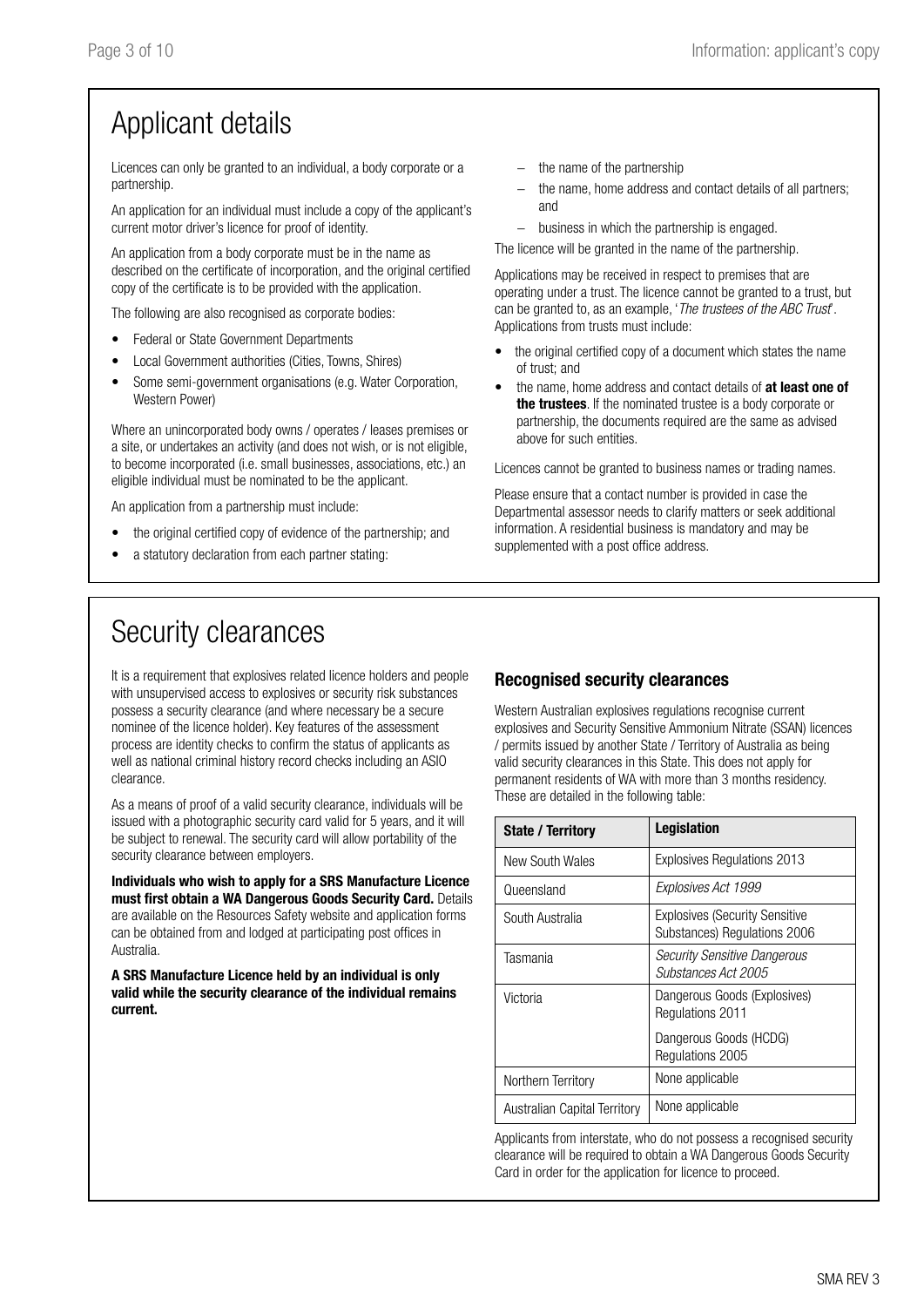## Relevant offence

The regulations require that all individuals who apply for any type of SRS licence must disclose to the Chief Officer:

- details of any relevant offence of which the person has been convicted; and
- details of any charge of a relevant offence against the person that is pending.

The term 'relevant offence' means any of the following:

- an offence against the *Dangerous Goods Safety Act 2004* and regulations;
- an offence against a law of another place that substantially corresponds to the *Dangerous Goods Safety Act 2004* and regulations; or
- an offence against a law of this State or another place, an element of which is the handling, storage or transport of explosives.

Two questions on this matter are contained in the application form and answers in the affirmative to either question must be supported by a separate sheet briefly describing details of the offence and/or charge including places, dates and penalties.

## Security plans

A security plan that describes how the applicant will meet minimum requirements must be prepared and lodged with the application form. The content of a security plan is referred to in regulation 31 of the Dangerous Goods Safety (Security Risk Substances) Regulations 2007. In essence, a security plan will address:

- security risk assessment;
- personnel management;
- site security; and
- procedures.

The format of a security plan is not prescribed and applicants have flexibility in this area providing that all necessary elements of the plan are addressed.

The licence holder and the person representing the company as the person responsible for implementing the security plan are both required to implement and comply with the security plan.

The security plan has been declared a 'safety management document' for the purposes of sections 3 and 10 of the *Dangerous Goods Safety Act 2004* and this gives Dangerous Goods Officers the power to order improvements and updates to security plans, as well as allowing the Chief Officer to order third-party audits of the plans, paid by the licence holder.

## Manufacture of SRS at a State explosives facility (SEF)

The manufacture of SRS at a SEF such as the Baldivis and Kalgoorlie Explosives Reserves is subject to availability of sites and written approval from the Minister for Mines and Petroleum. Before any manufacture can take place a number of important steps must be attended to including:

- submitting a written request to the Chief Officer to lease land within the particular SEF upon which to establish
	- an SRS manufacturing facility (associated buildings, plant and precursor storage); and
	- suitable SRS storage facilities (i.e. magazines or sheds)
- details of the proposed plant and operations
- details of all storage facilities
- payment of fees (licence fees and site leasing fees)
- submit licence application form

Prior to a site being released, the Department will prepare a formal lease agreement. Special details of fees and charges are described in a schedule on the Resources Safety website.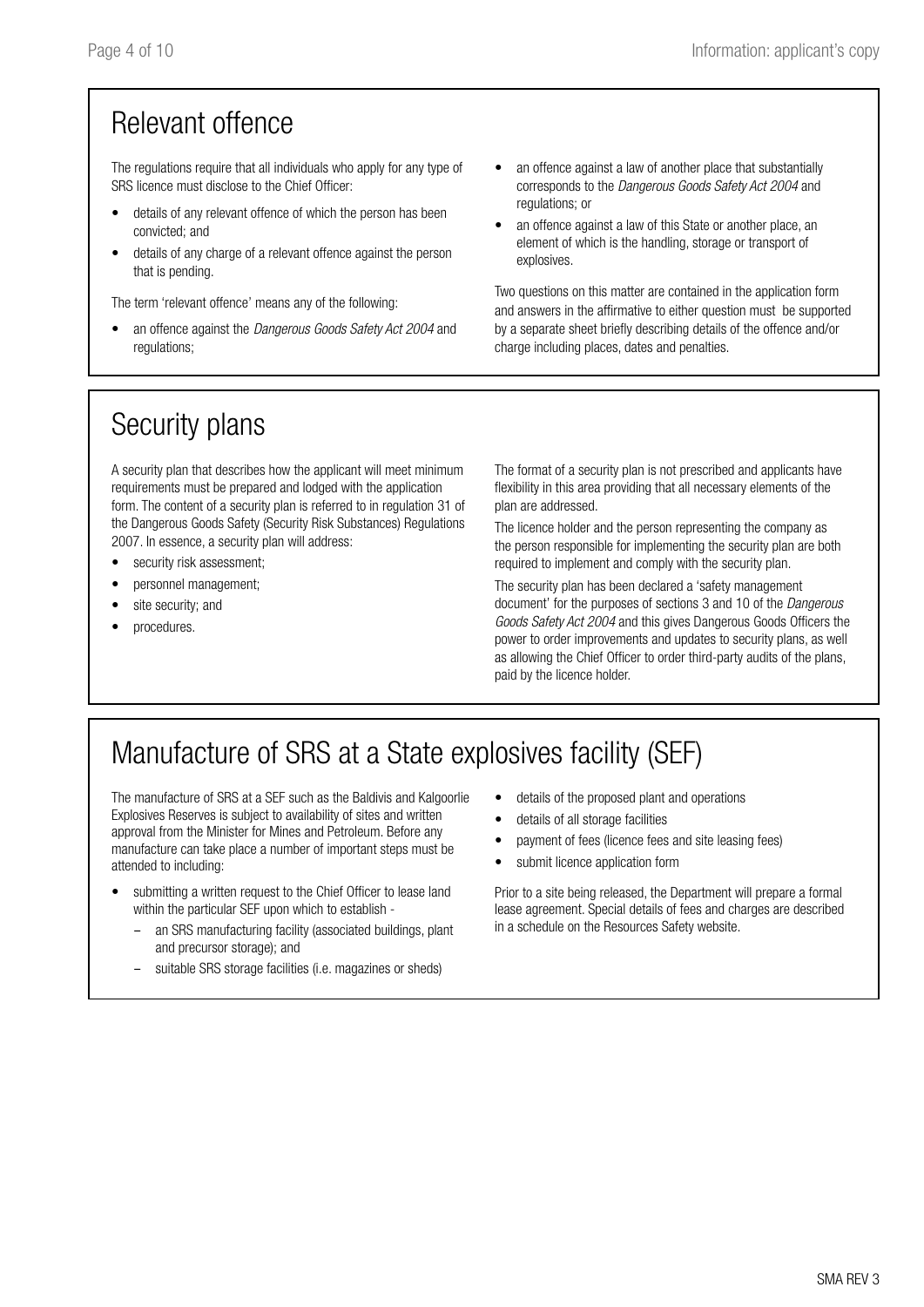# Application lodgement

If you intend to apply for a licence, it is recommended that you contact an accredited dangerous goods consultant and work with them to have your submission developed. The processing time for compliant applications that do not need complex internal assessment is 20 business days.

Your consultant will normally complete the application form on your behalf, however the intended licensee must actually sign the application. The licensee is responsible for all matters associated with the day-to-day storage and handling of the dangerous goods, and will be held accountable for any breaches of the Regulations.

## Information for dangerous goods consultants

The following information will assist accredited dangerous goods consultants when lodging applications for licences.

#### Lodgements by email

- Applies to applications for new licences.
- All emails are to be sent to rsdcustomerservices@dmp.wa.gov.au and not to individual DMP staff members. Any correspondence sent to this email address should only be submitted once and it will be actioned in a timely manner. This process ensures all applications can be tracked from time of lodgement.
- The original hardcopy application must still be forwarded by mail so that certified copies of supporting documents can be verified.
- The email should include a list detailing the names of all attachments.

Consultants are requested to utilise appropriate naming conventions for all attachments sent electronically so that DMP staff can easily identify the contents and make it easy for electronic document storage and retrieval.

## Licence fees

Please refer to the schedule of fees and charges on the Resources Safety website for the current fee applicable to this application for licence.

Only the licence fee for the first year of the licence is to be lodged with the application. Licence fees for subsequent years will be billed annually.

#### Contact details

| Tel:     | (08) 9358 8001                                   |
|----------|--------------------------------------------------|
| Email:   | rsdcustomerservices@dmp.wa.gov.au                |
| Website: | www.dmp.wa.gov.au/ResourcesSafety for fees,      |
|          | forms, FAQs, guidance material and publications. |

## Checking fees

These are only payable if the application has not been lodged through an accredited dangerous goods consultant. Checking fees are equal to the licence fee payable with the application.

## Lodgement

The completed application form, together with relevant documents and the relevant fee payable to the Department of Mines and Petroleum is to be mailed to:

Resources Safety Department of Mines and Petroleum 100 Plain Street East Perth WA 6004

or handed in person at:

Resources Safety 1 Adelaide Terrace East Perth WA 6004

Office hours: 8.30 am to 4.30 pm

#### Notes:

- Licences cannot be issued over the counter.
- Please refer to the schedule of fees and charges on the Resources Safety website for the current fee applicable to this application for licence.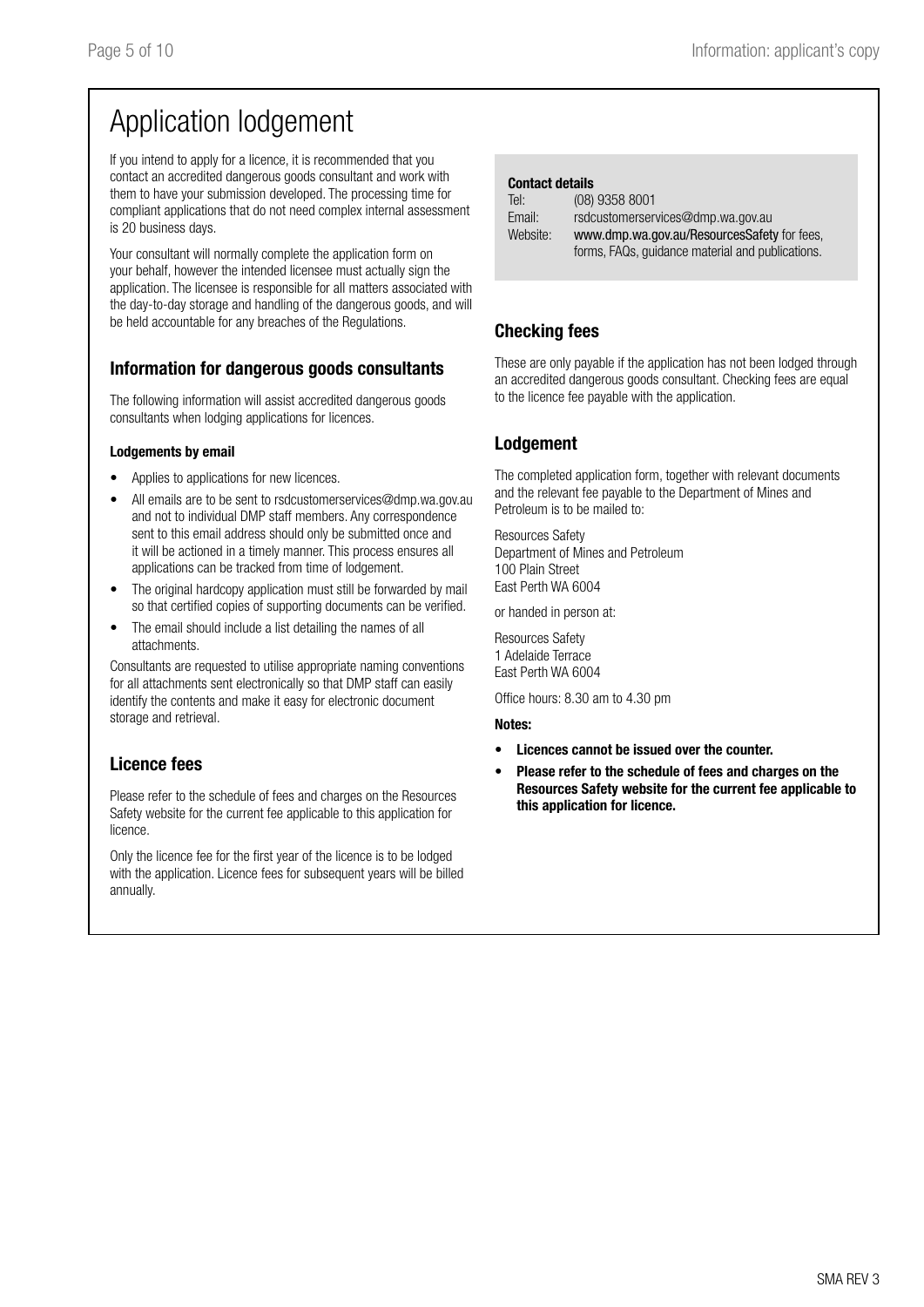Page 6 of 10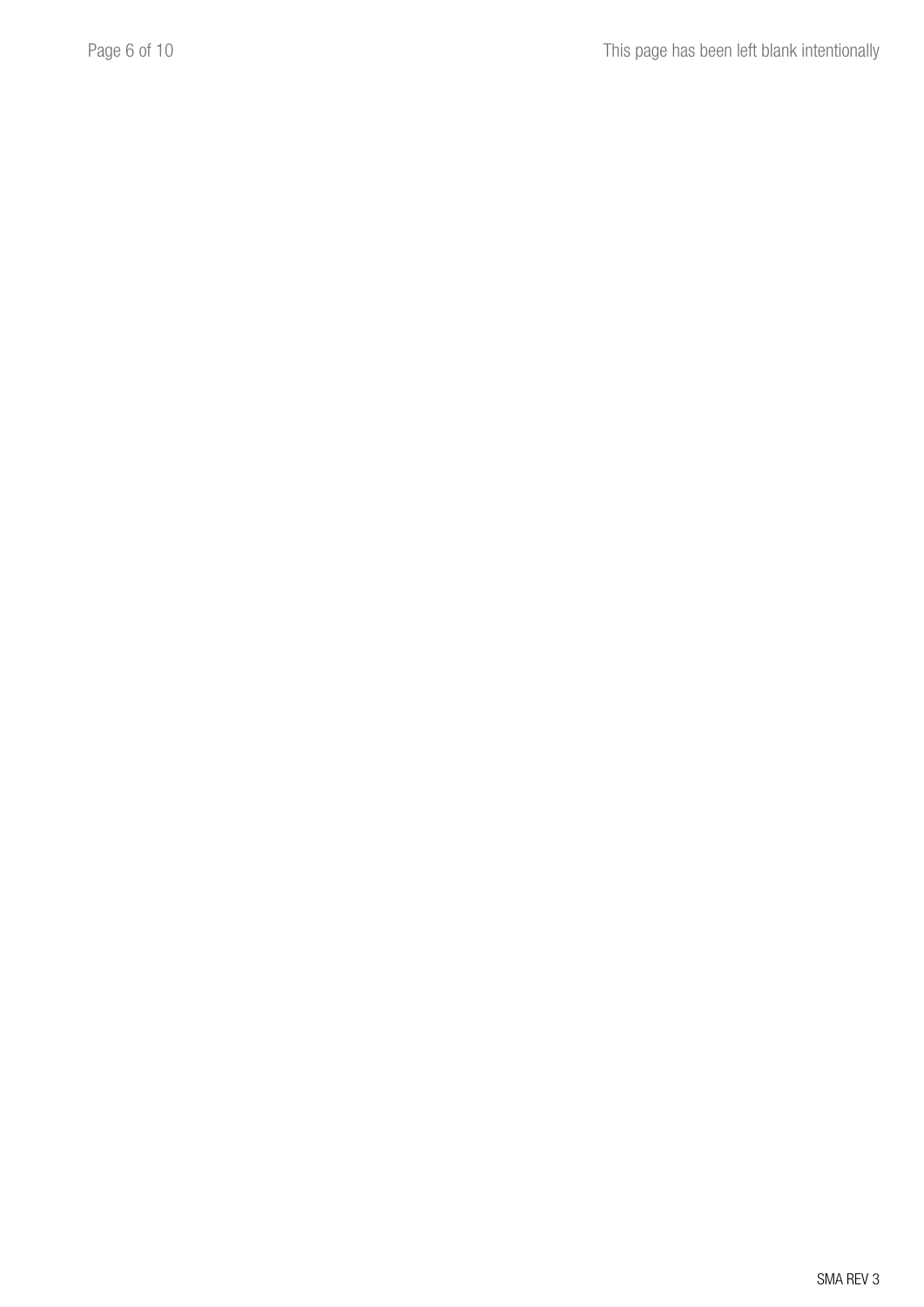

| Application no. <i>(office use only)</i> |  |
|------------------------------------------|--|
| SMA                                      |  |

## Application for a security risk substances (SRS) manufacture licence

*Dangerous Goods Safety Act 2004*

Dangerous Goods Safety (Security Risk Substances) Regulations 2007

ABN: 69 410 335 356

| 1. Application type (you must tick one of the boxes) |                                   |                                                            |
|------------------------------------------------------|-----------------------------------|------------------------------------------------------------|
| New licence                                          | Amendments to an existing licence | Transfer of a licence (can only be done by licence holder) |
| Indicate licence number                              | <b>SMA</b>                        |                                                            |
| Briefly describe amendment or transfer requirements  |                                   |                                                            |
|                                                      |                                   |                                                            |
|                                                      |                                   |                                                            |
|                                                      |                                   |                                                            |

| 2. Applicant details                                                                                                                                                              |            | Please tick one of the following boxes and complete the relevant section below: |       |               |                                                                                                                             |          |               |
|-----------------------------------------------------------------------------------------------------------------------------------------------------------------------------------|------------|---------------------------------------------------------------------------------|-------|---------------|-----------------------------------------------------------------------------------------------------------------------------|----------|---------------|
| Body corporate                                                                                                                                                                    |            | Partnership                                                                     | Trust |               | Individual                                                                                                                  |          |               |
|                                                                                                                                                                                   |            |                                                                                 |       |               | Proof of entity documents are required to be lodged with the application. Refer to information section of application form. |          |               |
|                                                                                                                                                                                   |            | Full legal name (as shown on the proof of entity document)                      |       |               |                                                                                                                             |          |               |
|                                                                                                                                                                                   |            |                                                                                 |       |               |                                                                                                                             |          |               |
| <b>ABN</b>                                                                                                                                                                        |            |                                                                                 |       | AND/OR        | <b>ACN</b>                                                                                                                  |          |               |
|                                                                                                                                                                                   |            |                                                                                 |       |               |                                                                                                                             |          |               |
|                                                                                                                                                                                   |            |                                                                                 |       |               |                                                                                                                             |          |               |
|                                                                                                                                                                                   |            |                                                                                 |       |               |                                                                                                                             |          |               |
|                                                                                                                                                                                   |            |                                                                                 |       |               |                                                                                                                             |          |               |
|                                                                                                                                                                                   |            |                                                                                 |       |               |                                                                                                                             |          |               |
|                                                                                                                                                                                   | Street no. | Lot no.                                                                         |       | <b>Street</b> |                                                                                                                             | Type     | (e.g. St, Rd) |
|                                                                                                                                                                                   |            |                                                                                 |       |               | State                                                                                                                       | Postcode |               |
|                                                                                                                                                                                   |            |                                                                                 | Email |               |                                                                                                                             |          |               |
| Registered business (trading name) (if different to the legal name)<br><b>Contact details</b><br><b>Business street address (mandatory)</b><br>Unit no.<br>Town / suburb<br>Phone |            |                                                                                 |       |               |                                                                                                                             |          |               |
| Postal address (complete if different from above)                                                                                                                                 |            |                                                                                 |       |               |                                                                                                                             |          |               |
|                                                                                                                                                                                   | Street no. | Lot no.                                                                         |       | <b>Street</b> |                                                                                                                             | Type     | (e.g. St, Rd) |
| Unit no.<br>Town / suburb                                                                                                                                                         |            |                                                                                 |       |               | State                                                                                                                       | Postcode |               |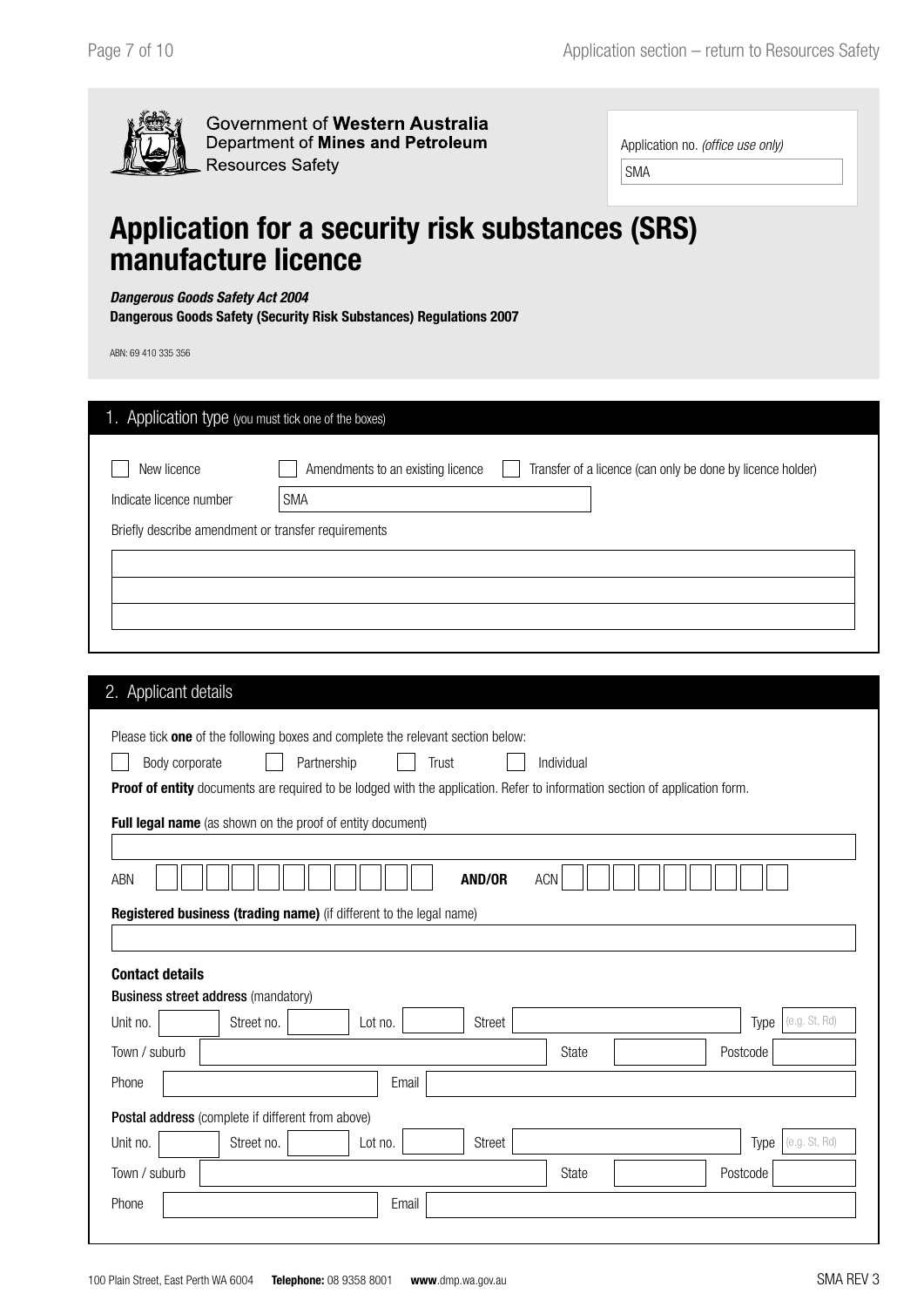| 3. Relevant offence                                                                                                                                                                                         |                  |
|-------------------------------------------------------------------------------------------------------------------------------------------------------------------------------------------------------------|------------------|
| The following questions must be answered by the applicant if an individual.                                                                                                                                 |                  |
| Have you been convicted of any relevant offence?                                                                                                                                                            | <b>No</b><br>Yes |
| Do you have a charge of a relevant offence pending against you?                                                                                                                                             | <b>No</b><br>Yes |
| If you answered 'yes' to either of the above questions please attach a separate sheet with details of your full name, date of birth, description of<br>offence and/or charge, places, dates, penalties etc. |                  |
|                                                                                                                                                                                                             |                  |
| 4. Security clearance details                                                                                                                                                                               |                  |
| Completion of this section is mandatory where the applicant is an individual.                                                                                                                               |                  |
| WA Dangerous Goods Security Card number<br>Expiry date                                                                                                                                                      |                  |
| 0 <sub>R</sub>                                                                                                                                                                                              |                  |
| Recognised security clearance from another State / Territory of Australia                                                                                                                                   |                  |
| Licence / permit description                                                                                                                                                                                |                  |
| Licence / permit number                                                                                                                                                                                     |                  |
| Expiry date<br>State issued                                                                                                                                                                                 |                  |
| A certified copy of the licence / permit must be attached to the application.                                                                                                                               |                  |
|                                                                                                                                                                                                             |                  |

## 5. Location of manufacturing plant

| <b>Site address</b>                                                                                       |                   |                       |
|-----------------------------------------------------------------------------------------------------------|-------------------|-----------------------|
| Street no.<br>Unit no.                                                                                    | Street<br>Lot no. | (e.g. St, Rd)<br>Type |
| Town/suburb                                                                                               | Postcode          |                       |
| Site phone                                                                                                | Site fax          |                       |
| Site email                                                                                                |                   |                       |
|                                                                                                           |                   |                       |
| Additional location information (if there is no valid street address)                                     |                   |                       |
|                                                                                                           |                   |                       |
|                                                                                                           |                   |                       |
|                                                                                                           |                   |                       |
| Global positioning system (GPS) coordinates (if available)                                                |                   |                       |
| Geographic (GDA94):<br>Latitude                                                                           | Longitude         | AND/OR                |
| Projected (MGA94):<br>Easting                                                                             | Northing<br>Zone  |                       |
|                                                                                                           |                   |                       |
| <b>Land title information</b> (as appropriate to site being endorsed)<br>Certificate of Title (CT) number |                   |                       |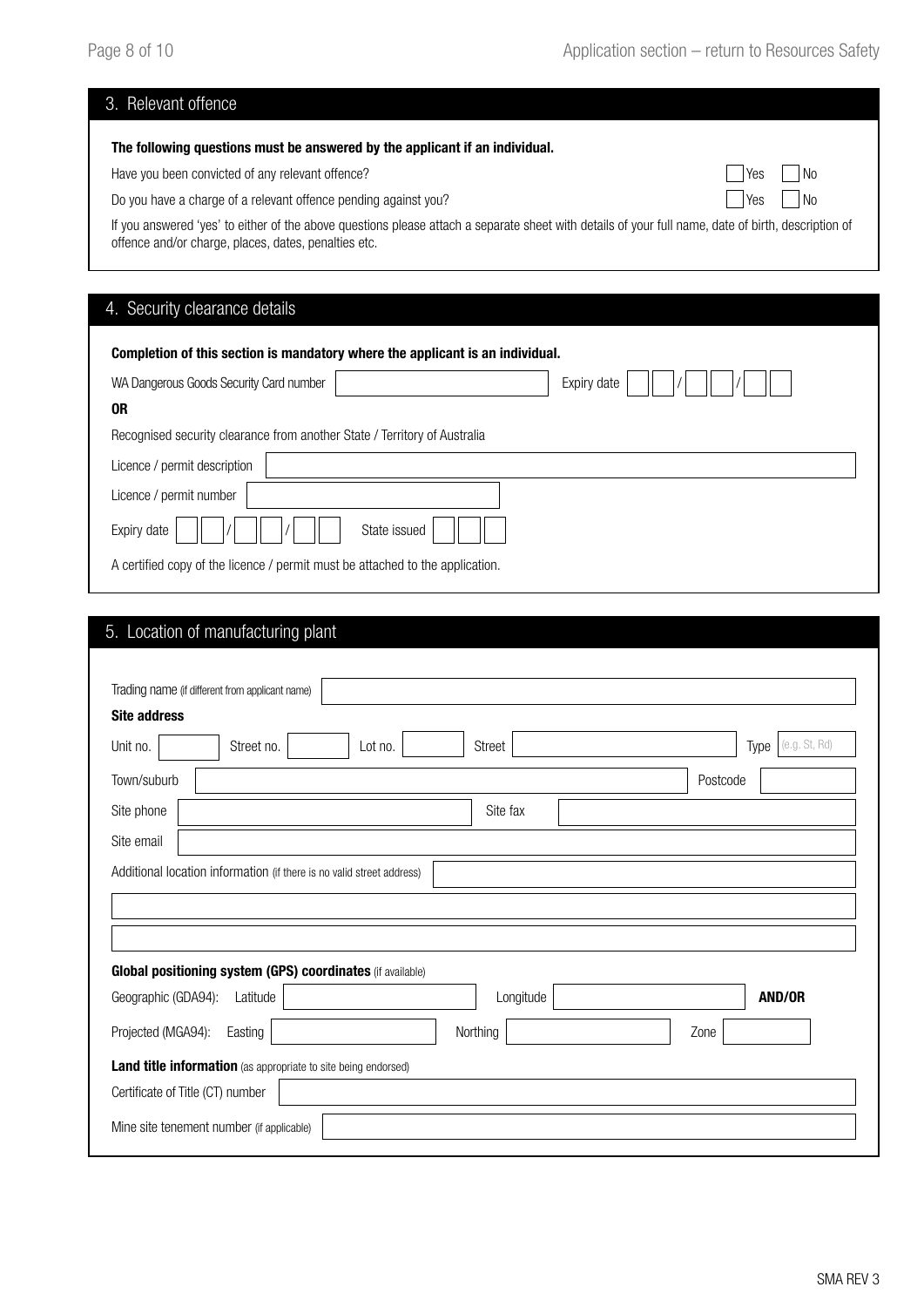## 6. SRS manufacture details

Please list the ingredients / precursors used in the manufacturing process and maximum quantity to be held for each within the site compound.

| Ingredients | UN number | Maximum quantity (kL/tonnes) |
|-------------|-----------|------------------------------|
|             |           |                              |
|             |           |                              |
|             |           |                              |
|             |           |                              |
|             |           |                              |
|             |           |                              |

(if insuffienct space, please add a seperate sheet)

| Proper shipping name | UN number | Maximum quantity of manufactured<br>SRS held on site at any time<br>(KL/tonnes) |
|----------------------|-----------|---------------------------------------------------------------------------------|
|                      |           |                                                                                 |
|                      |           |                                                                                 |
|                      |           |                                                                                 |
|                      |           |                                                                                 |

| Applicant's declaration (where the intended licence holder is not an individual, this declaration must be signed by a person<br>within the business / firm who has authority to sign)                                     |          |      |
|---------------------------------------------------------------------------------------------------------------------------------------------------------------------------------------------------------------------------|----------|------|
| I declare the information provided in this application and the documents provided in support of it, are true and correct. I<br>understand that providing false or misleading information in an application is an offence. |          |      |
| Name                                                                                                                                                                                                                      | Position |      |
| Signature of applicant                                                                                                                                                                                                    |          | Date |